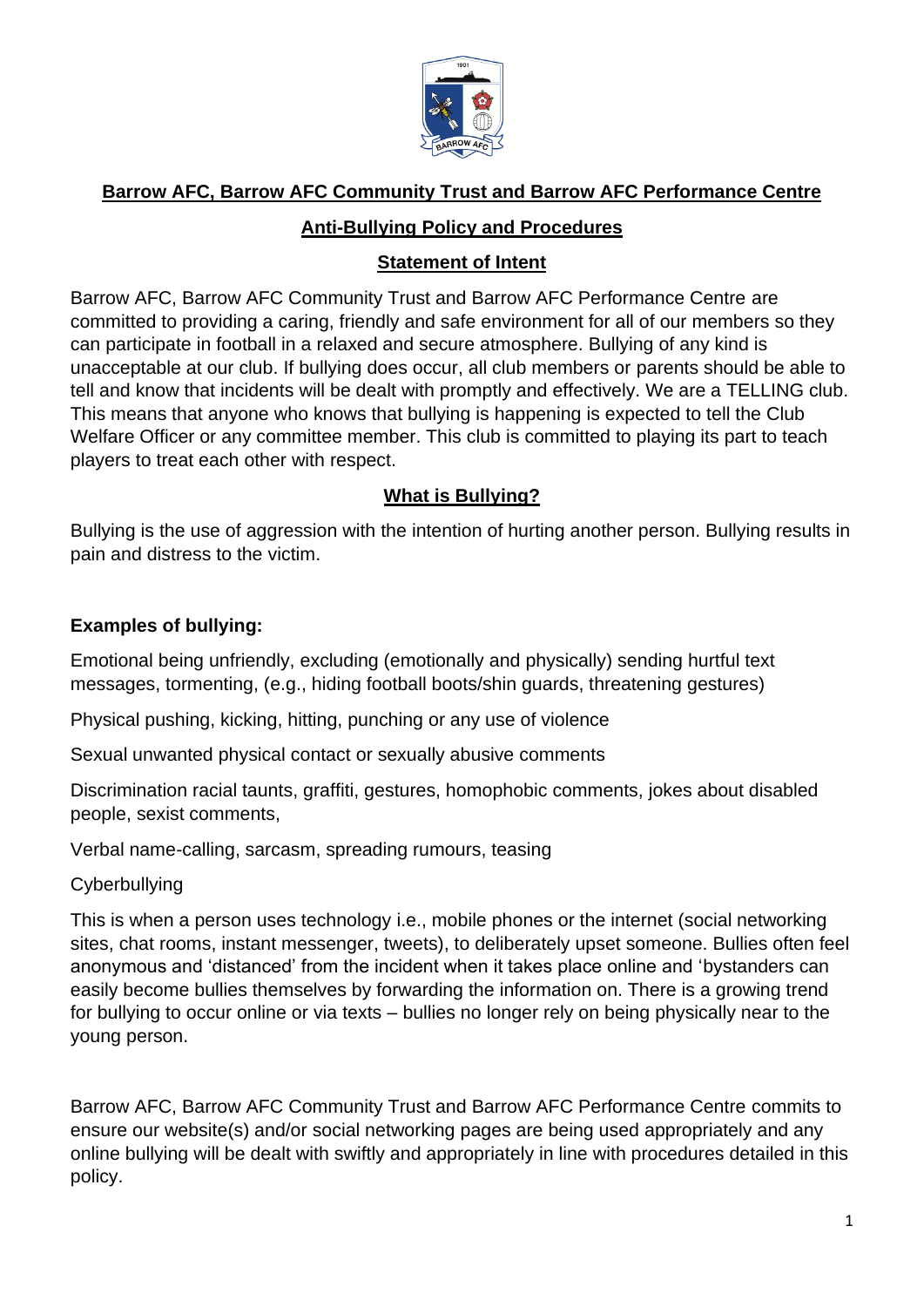

Why is it Important to Respond to Bullying?

Bullying hurts. No one deserves to be a victim of bullying. Everybody has the right to be treated with respect. Individuals who are bullying need to learn different ways of behaving.

Barrow AFC, Barrow AFC Community Trust and Barrow AFC Performance Centre has a responsibility to respond promptly and effectively to issues of bullying.

### **Anti-bullying Objectives:**

All club members, coaches, officials and parents should have an understanding of what bullying is.

All club members, officials and coaching staff should know what the club policy is on bullying and follow it when bullying is reported.

All players and parents should know what the club policy is on bullying, and what they should do if bullying arises.

As a club we take bullying seriously. Players and parents should be assured that they would be supported when bullying is reported.

Bullying will not be tolerated.

Signs of bullying

**A child may indicate by signs or behaviour that he or she is being bullied. Adults should be aware of these possible signs and that they should investigate if a child:**

*says he or she is being bullied*

*is unwilling to go to club sessions*

*becomes withdrawn anxious, or lacking in confidence*

*feels ill before training sessions*

*comes home with clothes torn or training equipment damaged*

*has possessions which have 'gone missing*

*asks for money or starts stealing money (to pay the bully)*

*has unexplained cuts or bruises*

*is frightened to say what's wrong*

*gives improbable excuses for any of the above.*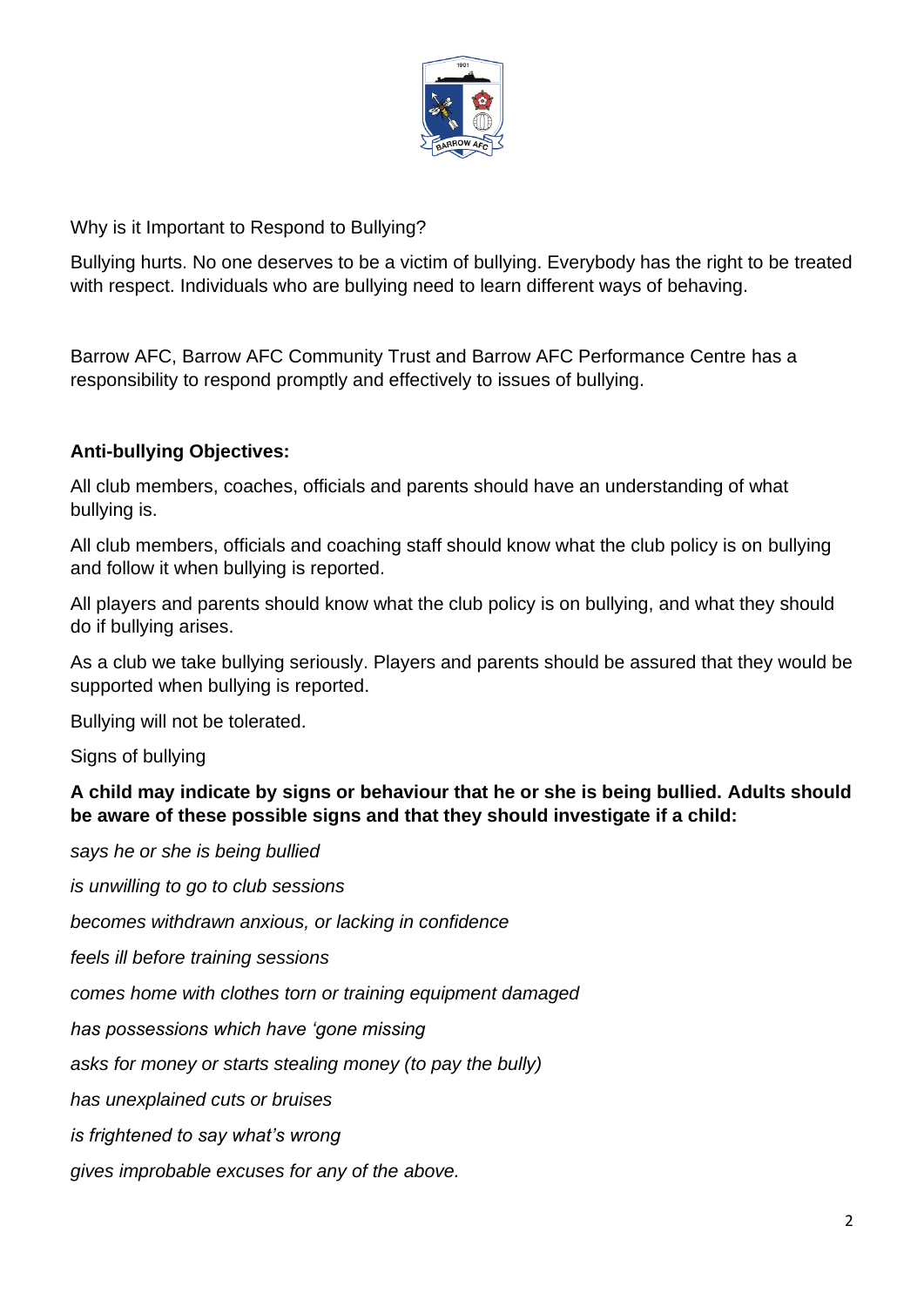

*In more extreme cases, if a child:*

*starts stammering cries themselves to sleep at night or has nightmares becomes aggressive, disruptive or unreasonable is bullying other children or siblings stops eating*

attempts or threatens suicide or runs away.

These signs and behaviours may indicate other problems, but bullying should be considered a possibility and should be investigated.

Bullying as a result of any form of discrimination

Bullying because of discrimination occurs when bullying is motivated by a prejudice against certain people or groups of people. This may be because of their gender, age, race, nationality, ethnic origin, religion or belief, sexual orientation, gender reassignment, disability or ability.

Generally, these forms of bullying look like other sorts of bullying, but in particular it can include:

Verbal abuse – derogatory remarks about girls or women, suggesting girls and women are inferior to boys and men, or that black, Asian and ethnic minority people are not as capable as white people; spreading rumours that someone is gay, suggesting that something or someone is inferior and so they are "gay" – for example, "you're such a gay boy!" or "those trainers are so gay!" Ridiculing someone because of a disability or mental health related issue, or because they have a physical, mental or emotional developmental delay. Referring to someone by the colour of their skin, rather than their name; using nicknames that have racial connotations; isolating someone because they come from another country or social background etc.

Physical abuse – including hitting, punching, kicking, sexual assault, and threatening behaviour.

Cyberbullying – using online spaces to spread rumours about someone or exclude them. It can also include text messaging, including video and picture messaging.

Procedures

1. Report bullying incidents to the Club Welfare Officer/General Manager Alisha Henry, Designated Safeguarding Manager Alison Jesson or a Board member

2. In cases of serious bullying, the incidents will be referred to the County FA Welfare Officer for advice and possibly to The FA Case Management Team

3. Parents should be informed and will be asked to come into a meeting to discuss the problem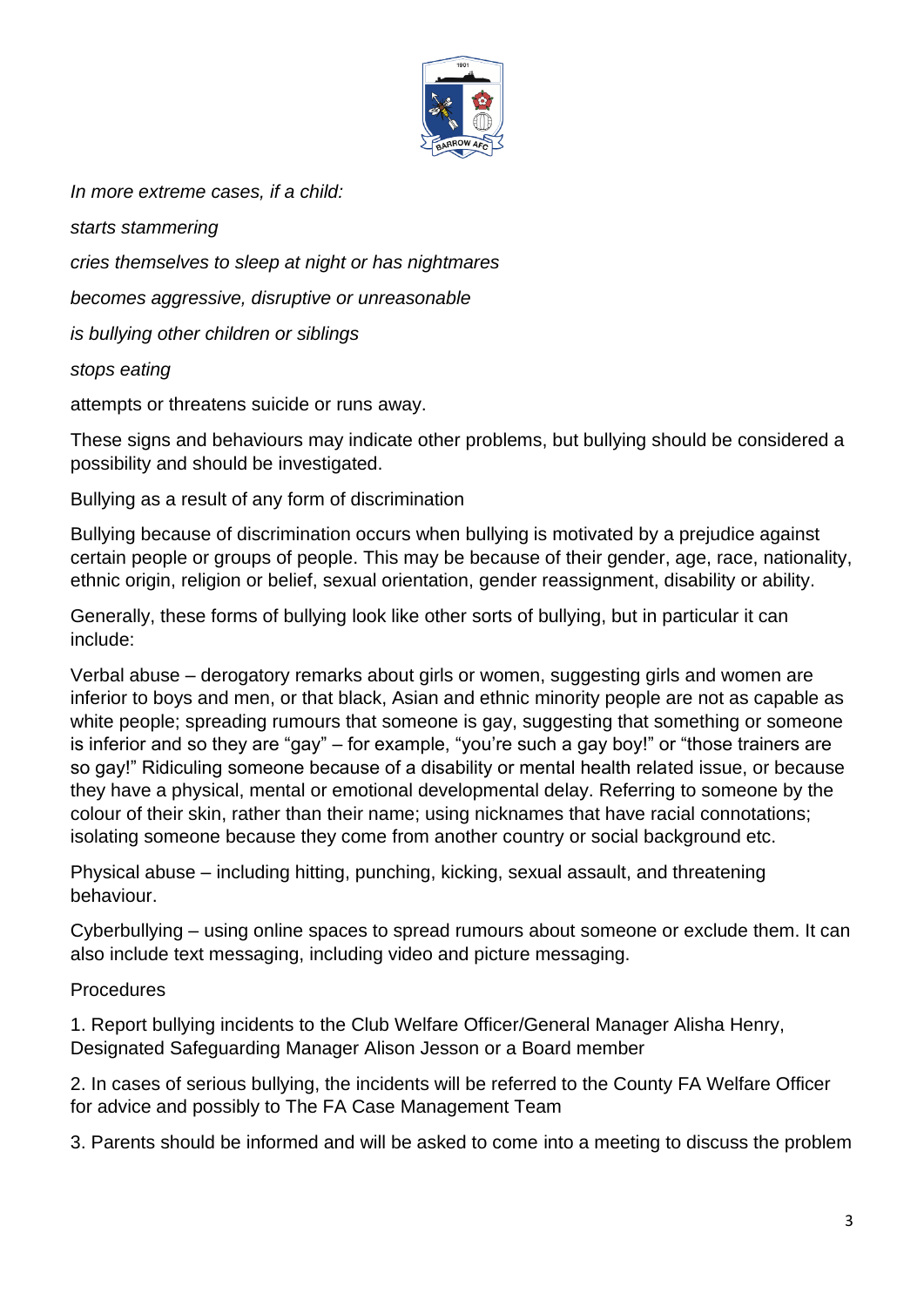

4. If necessary and appropriate, the police will be consulted

5. The bullying behaviour or threats of bullying must be investigated, and the bullying stopped quickly

6. An attempt will be made to help the bully (bullies) change their behaviour

7. If mediation fails and the bullying is seen to continue the club will initiate disciplinary action under the club constitution

### **Recommended Club Action**

If the club decides it is appropriate for them to deal with the situation, they should follow the procedure outlined below:

1. Reconciliation by getting the parties together. It may be that a genuine apology solves the problem.

2. If this fails/not appropriate a small panel (made up from the Club Welfare Officer, SAFEGUARDING MANAGER and one member of the All Bluebirds group) should meet with the parent and child alleging bullying to get details of the allegation. Minutes should be taken for clarity, which should be agreed by all as a true account.

3. The same 3 persons should meet with the alleged bully and parent/s and put the incident raised to them to answer and give their view of the allegation. Minutes should again be taken and agreed.

4. If bullying has in their view taken place the individual should be warned and put on notice of further action i.e., temporary or permanent suspension if the bullying continues. Consideration should be given as to whether a reconciliation meeting between parties is appropriate at this time.

5. In some cases the parent of the bully or bullied player can be asked to attend training sessions, if they are able to do so, and if appropriate. The club committee should monitor the situation for a given period to ensure the bullying is not being repeated.

6. All coaches involved with both individuals should be made aware of the concerns and outcome of the process i.e., the warning.

In the case of adults reported to be bullying anyone within the club under 18;

1. The County Welfare Officer should always be informed and will advise on action to be taken where appropriate; this may include action by The FA Safeguarding Team.

2. It is anticipated that in most cases where the allegation is made regarding a team manager, official or coach, The FA's Safeguarding Children Education Programme may be recommended.

3. More serious cases may be referred to the Police and/or Children's Social Care.

**Prevention**